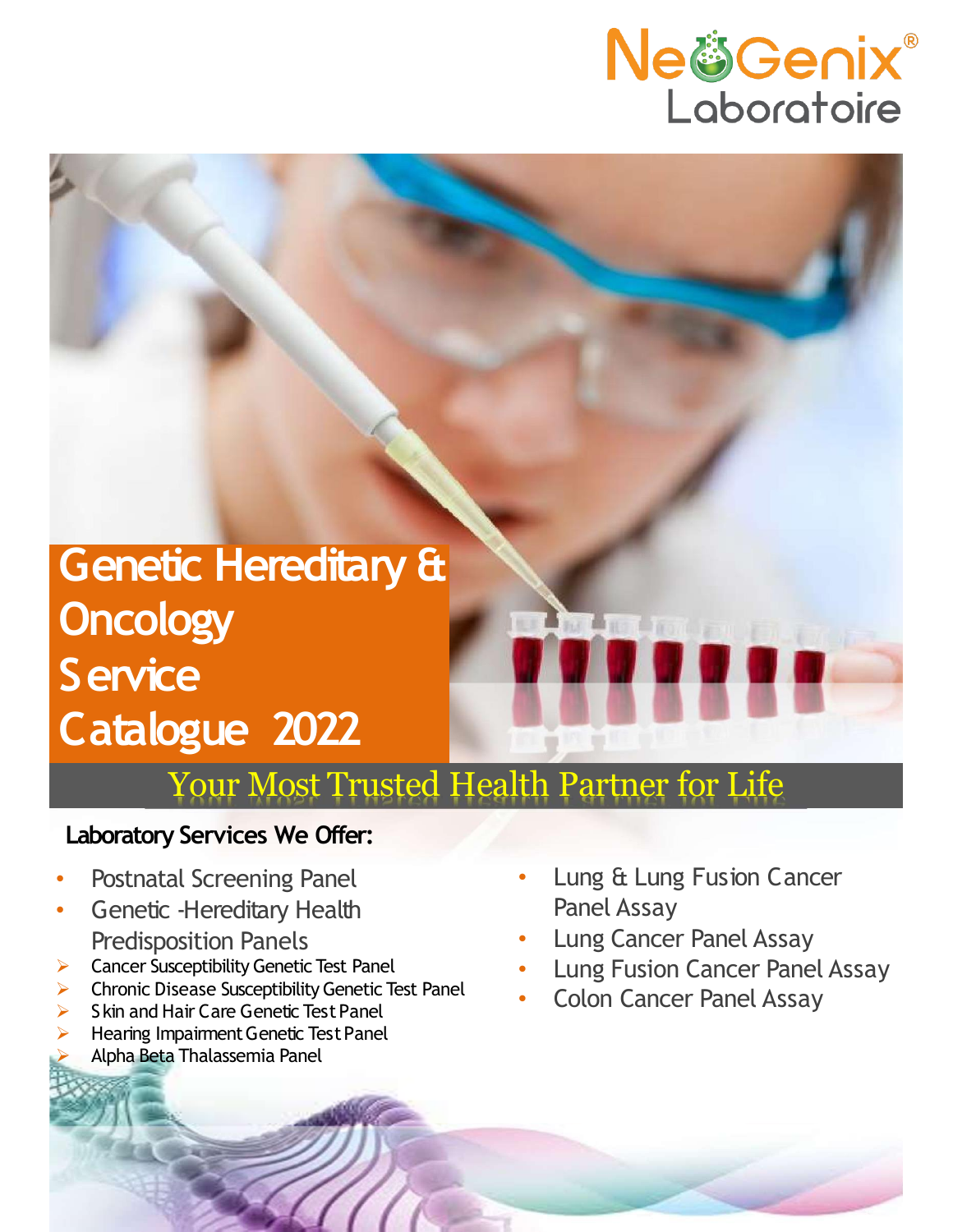## **Diagnostic Services**



### **NEOGENIX LABORATOIRE DIRECTORY OF SERVICES**

#### **INTRODUCTION**

a. The quality of laboratory results is affected very much by the proper collection, handling and transport of specimens. The following should be adhered to: b.Use appropriate specimen containers / culture media to ensure optimal recovery of microorganisms.

c. Specimens must be accompanied by a request form.

d. Specimen request forms should have details of patient's recent antimicrobial therapy and brief clinical history.

e.Specimen must be rejected according to the Appendix 1 (Criteria for rejection of specimens) and inform the hospitals' Laboratory Manager / Assistant Laboratory Manager / doctors/person in charge for sample retake.

#### **OPERATION HOURS**

The Microbiology Laboratory receives specimens during the following hours:

| TFI FPHONF NI IMRFRS FOR INOLIIRIFS· |                          |
|--------------------------------------|--------------------------|
| Sunday                               | : 10.00 am $-$ 12.30 pm  |
| Monday $-$ Saturday                  | $: 08.45$ am $-05.45$ pm |

#### **TELEPHONE NUMBERS FOR INQUIRIES: Office** 03-7621 2154

| Telephone No. |
|---------------|
| 016-412 8947  |
| Telephone No. |
| 010-293 3442  |
| Telephone No. |
| 011-1092 8901 |
| Telephone No. |
| 010-955 2338  |
| Telephone No. |
| 013-588 4788  |
| Telephone No. |
| 011-2434 0988 |
|               |

### **For urgent after office hour specimens, Sales Director is contactable by the telephone number statedabove.**

Notes:

Laboratory turnaround time: from the date sample is received at Neogenix Laboratoire Sdn Bhd (1191967-W) to date of release of results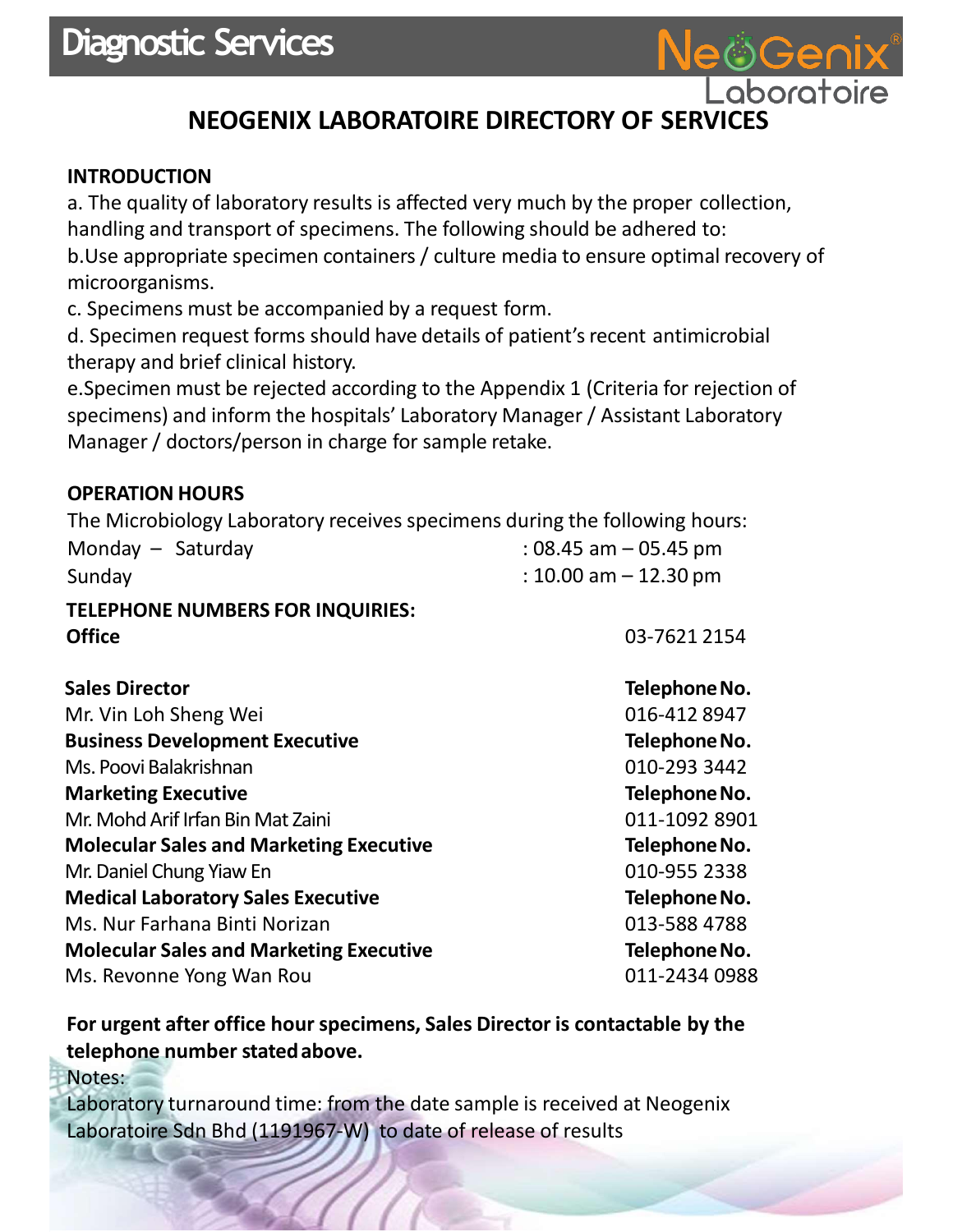List of tests we offer:



| <b>Tests</b>                                                                                                                                                                                                                                         | <b>Description</b>                                                                                                                                                                                                                                                                                                                                                                                                                                                                                                                                                                                                                                                                                                                                                                                                                                                                                                                                                                                                                                                                                                                                                                                                                                              | Specimen<br><b>Requirements</b>                                                                                             | Lab<br><b>Turnaround</b><br><b>Time</b><br>(working day) | Price<br>(RM)        |
|------------------------------------------------------------------------------------------------------------------------------------------------------------------------------------------------------------------------------------------------------|-----------------------------------------------------------------------------------------------------------------------------------------------------------------------------------------------------------------------------------------------------------------------------------------------------------------------------------------------------------------------------------------------------------------------------------------------------------------------------------------------------------------------------------------------------------------------------------------------------------------------------------------------------------------------------------------------------------------------------------------------------------------------------------------------------------------------------------------------------------------------------------------------------------------------------------------------------------------------------------------------------------------------------------------------------------------------------------------------------------------------------------------------------------------------------------------------------------------------------------------------------------------|-----------------------------------------------------------------------------------------------------------------------------|----------------------------------------------------------|----------------------|
| <b>Postnatal Screening Panel</b>                                                                                                                                                                                                                     |                                                                                                                                                                                                                                                                                                                                                                                                                                                                                                                                                                                                                                                                                                                                                                                                                                                                                                                                                                                                                                                                                                                                                                                                                                                                 |                                                                                                                             |                                                          |                      |
| <b>Postnatal Screening Panel</b><br>> At least 34 syndromes<br>>target on disease-associated<br>regions linked to developmental<br>delay, intellectual disability,<br>neuropsychiatric disorders,<br>congenital anomalies or<br>dysmorphic features. | 10q26 Deletion Syndrome<br>$\bullet$<br>13q Deletion Syndrome<br>15q11.2 Deletion Syndrome<br>15q13.3 Microdeletion Syndrome<br>15q25 Deletion Syndrome<br>16p11.2 Microdeletion<br>16p11.2 Microduplication<br>16p12.1 Deletion Syndrome<br>16p13.11 Microdeletion<br>16p13.11 Microduplication<br>neurocognitive disorder<br>susceptibility locus<br>1q21.1 Deletion Syndrome<br>1q21.1 Duplication Syndrome<br>22q11.2 Duplication Syndrome<br>2q37 Deletion Syndrome<br>3q29 Deletion Syndrome<br>7q11.23 Duplication Syndrome<br>8p23.1 Microdeletion/CDH<br>syndrome<br>8p23.1 Microduplication<br>Angelman/Prader-Willi Syndrome<br>Charcot-Marie-Tooth Neuropathy,<br>Type 1a<br>DiGeorge Syndrome<br>Distal 22q11.2 Deletion Syndrome<br>Downs Syndrome/Trisomy 21<br>Ichthyosis, X-Linked/STS<br>Deficiency<br>Isodicentric Chromosome 15<br>Syndrome<br>Jacobsen/11q Deletion<br>Klinefelter Syndrome<br>Mental Retardation-Hypotonic<br>Facies Syndrome, X-Linked/<br>Smith-Fineman-Myers<br>Neuropathy, Hereditary, With<br>Liability to Pressure Palsies;<br><b>HNPP</b><br>Sotos Syndrome-1/5q35 Deletion<br>Syndrome<br>Triple X S yndrome<br>Trisomy 9 mosaicism<br>Tumer S yndrome<br>Williams-Beuren Syndrome<br>Xq26.3 Duplication Syndrome | $2 \times 3mL$<br>٠<br>EDTA blood<br>Out of Malaysia:<br>1 x Protein<br>Saver Card<br>with 5 Dried<br>blood spots<br>Saliva | ÷,                                                       | Under<br>Development |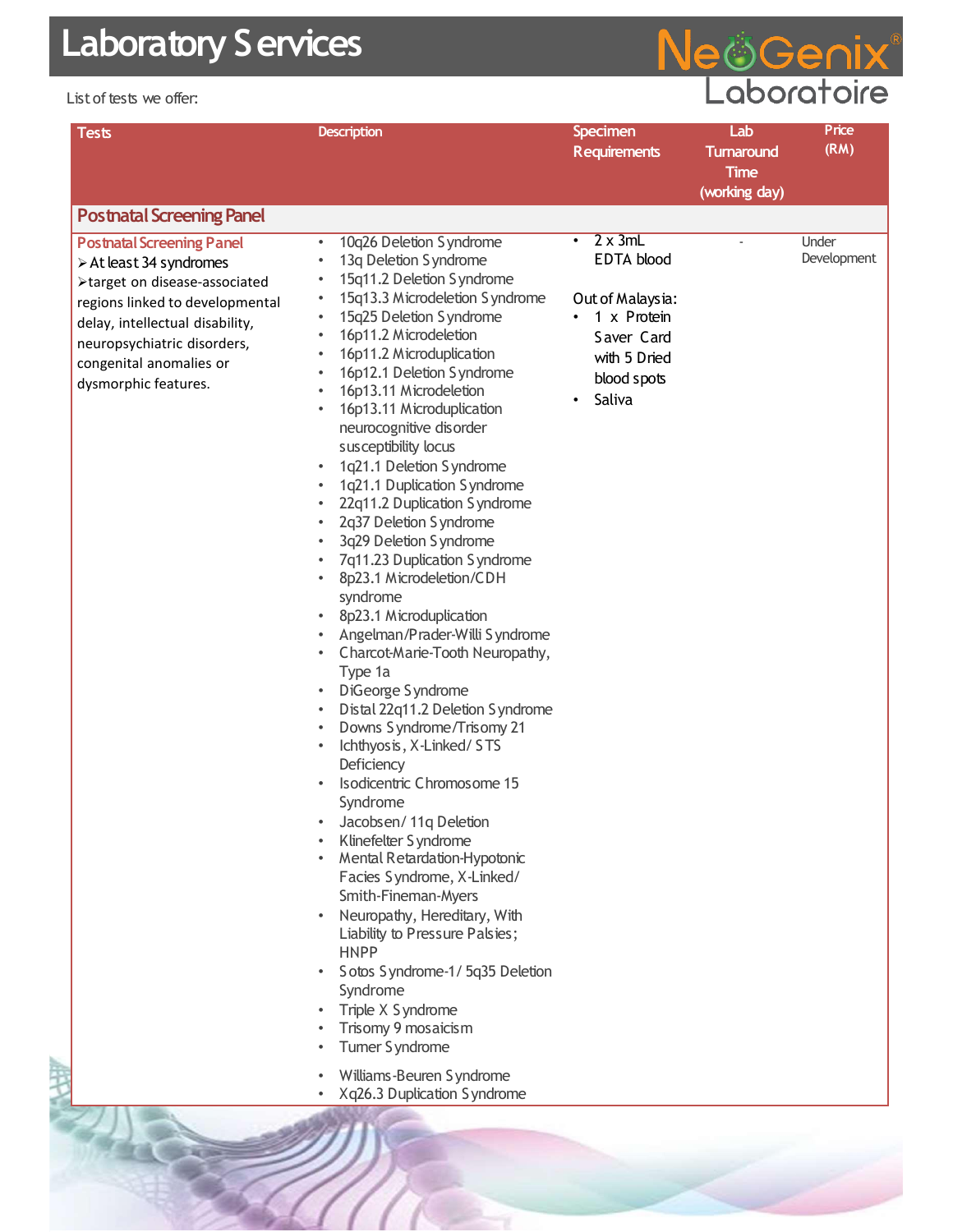List of tests we offer:



| <b>Tests</b>                                                                                                                     | <b>Description</b>                                                                                                                                                                                      | <b>Specimen</b><br><b>Requirements</b>                                                                                                              | Lab<br><b>Turnaround</b><br><b>Time</b><br>(working<br>day) |                      |
|----------------------------------------------------------------------------------------------------------------------------------|---------------------------------------------------------------------------------------------------------------------------------------------------------------------------------------------------------|-----------------------------------------------------------------------------------------------------------------------------------------------------|-------------------------------------------------------------|----------------------|
| <b>Genetic Panels</b>                                                                                                            |                                                                                                                                                                                                         |                                                                                                                                                     |                                                             |                      |
| <b>Hereditary Health Predisposition Panels</b>                                                                                   |                                                                                                                                                                                                         |                                                                                                                                                     |                                                             |                      |
| <b>Cancer Susceptibility Genetic</b><br><b>Test</b><br>Panel<br>$\triangleright$ Male: 7 cancer types<br>>Female: 9 cancer types | Male: Lung, Gastric, Liver,<br>$\bullet$<br>Colorectal, Thyroid, Pancreatic,<br>Prostate<br>Female: Lung, Gastric, Liver,<br>$\bullet$<br>Colorectal, Thyroid, Pancreatic,<br>Breast, Ovarian, Cervical | $1 \times 3mL$<br>$\bullet$<br>EDTA blood<br>Out of Malaysia:<br>1 x Protein<br>$\bullet$<br>Saver Card<br>with 5<br><b>Dried</b><br>blood<br>spots | 14 days                                                     |                      |
| <b>Chronic Disease Susceptibility</b><br><b>Genetic Test Panel</b><br>>4 types of diseases                                       | Alzheimer's disease<br>$\bullet$<br>Parkinson disease<br>Myocardial<br>Stroke                                                                                                                           | $1 \times 3mL$<br>$\bullet$<br><b>EDTA blood</b><br>Out of Malaysia:<br>$\cdot$ 1 x Protein<br>Saver Card<br>with 5<br><b>Dried</b><br>blood        | 14 days                                                     |                      |
| Skin and Hair Care Genetic Test .<br>Panel                                                                                       | Skin aging<br>Skin pigmentation<br>Vitamin C level<br>Hair loss<br>Hair thickness                                                                                                                       | spots<br>$1 \times 3mL$<br>EDTA blood<br>Out of Malaysia:<br>1 x Protein<br>$\bullet$<br>Saver Card<br>with 5<br>Dried<br>blood<br>spots            | 14 days                                                     |                      |
| <b>Hearing Impairment Genetic</b><br><b>Test</b><br><b>Panel (Newborn)</b>                                                       | GJB2<br>GJB3<br>SLC26A4<br>MTRNR1/12S rRNA<br>GJB6<br>POU3F4<br>COCH/LOC100506071<br><b>TMIE</b><br>KCNQ4                                                                                               | $1 \times 3mL$<br>$\bullet$ .<br>EDTA blood<br><b>Or</b><br>Out of Malaysia:<br>• 1 x Protein<br>Saver Card<br>with<br>5.<br>Dried<br>blood         | 10 days                                                     |                      |
| Alpha Beta Thalassemia Panel                                                                                                     |                                                                                                                                                                                                         | spots<br>$\cdot$ 1 x 3mL<br>EDTA blood                                                                                                              | ÷.                                                          | Under<br>Development |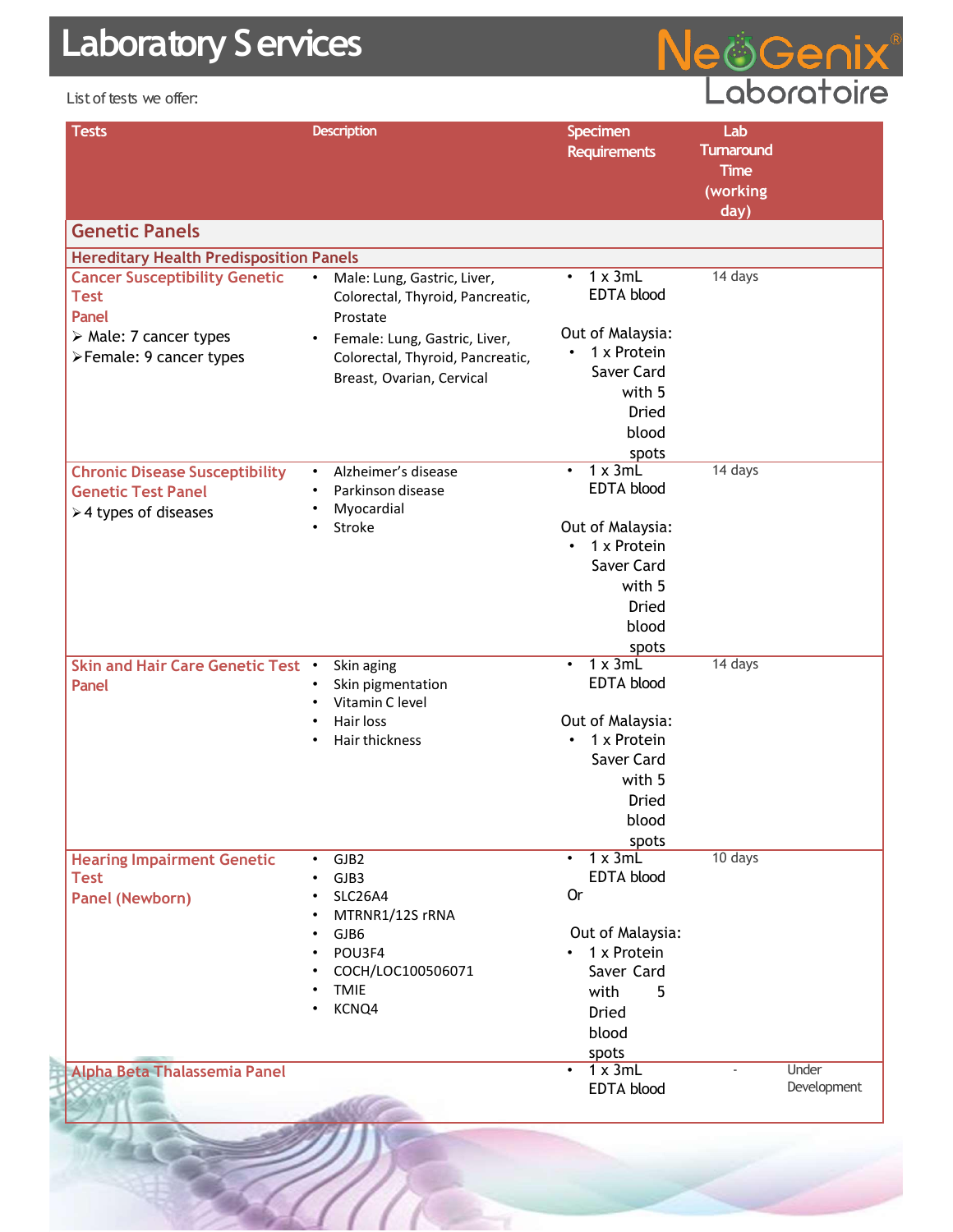#### Listoftests we offer:

**ACCEL VAID** 



| LISLUI LESS WE UITEI.                                                                                                                                                                                                              |                                                                                                                                                                                                                                                                                                                                                                               |                                                                                                                                                                                                                                           | 9999191                                                     |
|------------------------------------------------------------------------------------------------------------------------------------------------------------------------------------------------------------------------------------|-------------------------------------------------------------------------------------------------------------------------------------------------------------------------------------------------------------------------------------------------------------------------------------------------------------------------------------------------------------------------------|-------------------------------------------------------------------------------------------------------------------------------------------------------------------------------------------------------------------------------------------|-------------------------------------------------------------|
| <b>Tests</b>                                                                                                                                                                                                                       | <b>Description</b>                                                                                                                                                                                                                                                                                                                                                            | Specimen<br><b>Requirements</b>                                                                                                                                                                                                           | Lab<br><b>Turnaround</b><br><b>Time</b><br>(working<br>day) |
| <b>Oncology Panels</b>                                                                                                                                                                                                             |                                                                                                                                                                                                                                                                                                                                                                               |                                                                                                                                                                                                                                           |                                                             |
| <b>Lung Cancer Panels</b>                                                                                                                                                                                                          |                                                                                                                                                                                                                                                                                                                                                                               |                                                                                                                                                                                                                                           |                                                             |
| <b>MAHS Lung &amp; Lung Cancer Fusion</b><br><b>Panel Assay</b><br>$\geq 70$ mutations + 3 fusion genes<br>$\triangleright$ Mutation genes: BRAF, EGFR,<br>ERBB2, KRAS, PIK3CA<br>$\triangleright$ Fusion genes: ALK, RET,<br>ROS1 | Mutations:<br>i)<br><b>BRAF</b><br>G469A/V, D594G, V600E<br><b>EGFR</b><br>ii)<br>E709A/G/K/V, G719A/C/D/S,<br>S768I/N/T, D770N, T790M, C797S,<br>L858R, L861QR, exon 19<br>insertion/deletion, exon 20 insertion<br>iii)<br>ERBB2<br>Exon 20 insertions<br><b>KRAS</b><br>iv)<br>G12A/C/D/R/S/V, G13V/C/D,<br>Q61E/H/K/L/P/R<br>PIK3CA<br>v)<br>E542K, E545K, H1047L, H1047R | <b>FFPE</b> tissue<br>$\bullet$<br>section in<br>the tube<br>$2 \times 10 \mu m$ ,<br>at least ><br>40% tumor<br>cell<br>percentage<br>of FFPE<br>section: If<br>below<br>standards<br>macro-<br>dissection<br>needed                     | 10-14 days                                                  |
|                                                                                                                                                                                                                                    | Fusion genes:<br>i) ALK<br>ii) RET<br>iii) ROS1                                                                                                                                                                                                                                                                                                                               |                                                                                                                                                                                                                                           |                                                             |
| <b>MAHS Lung Cancer Panel Assay</b><br>$\geq 70$ mutations<br>> Mutation genes: BRAF, EGFR,<br>ERBB2, KRAS, PIK3CA                                                                                                                 | <b>BRAF</b><br>i)<br>G469A/V, D594G, V600E<br><b>EGFR</b><br>ii)<br>E709A/G/K/V, G719A/C/D/S,<br>S768I/N/T, D770N, T790M, C797S,<br>L858R, L861QR, exon<br>19insertion/deletion, exon 20<br>insertion<br>iii)<br>ERBB2<br>Exon 20 insertions<br><b>KRAS</b><br>iv)<br>G12A/C/D/R/S/V, G13V/C/D,<br>Q61E/H/K/L/P/R<br>PIK3CA<br>v)<br>E542K, E545K, H1047L, H1047R             | <b>FFPE</b> tissue<br>$\bullet$<br>section in<br>the tube<br>$2 \times 5 \mu m$ , at<br>least $> 20%$<br>tumor cell<br>percentage<br>of FFPE<br>section: If<br>below<br>standards<br>macro-<br>dissection<br>needed<br><b>FFPE</b> tissue | 10-14 days<br>10-14 days                                    |
| <b>MAHS Lung Fusion Cancer Panel</b><br><b>Assay</b><br>$\geq 3$ fusion genes<br>> Fusion genes: ALK, RET, ROS1                                                                                                                    | i)ALK<br>ii)RET<br>iii) ROS                                                                                                                                                                                                                                                                                                                                                   | section in<br>the tube<br>$2 \times 10 \mu m$ ,<br>at least ><br>40% tumor<br>cell<br>percentage<br>of FFPE<br>section: If<br>below<br>standards<br>macro-                                                                                |                                                             |
|                                                                                                                                                                                                                                    |                                                                                                                                                                                                                                                                                                                                                                               | dissection<br>needed                                                                                                                                                                                                                      |                                                             |

1 1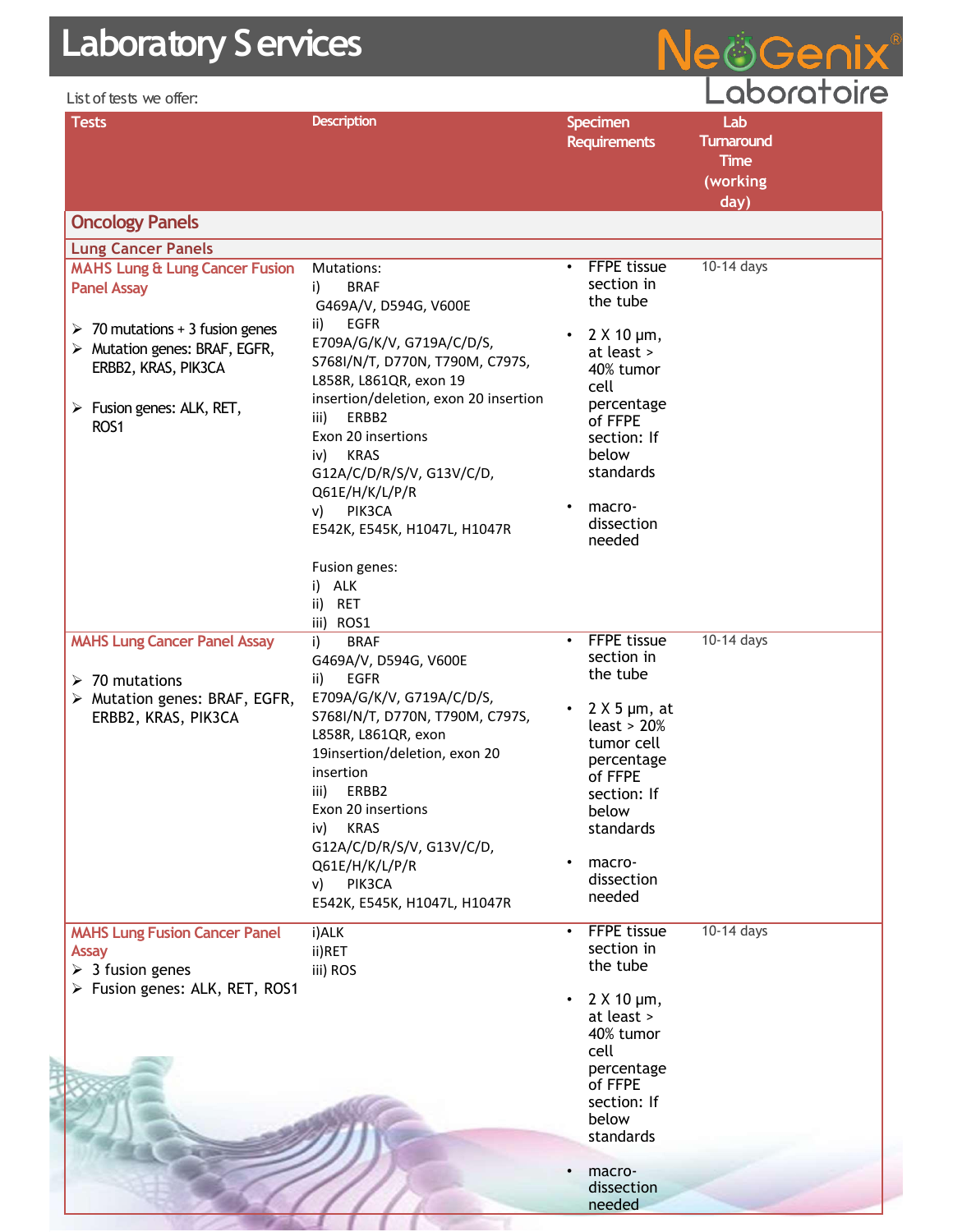List of tests we offer:



| <b>Tests</b>                         | <b>Mutations</b>                | <b>Specimen</b><br><b>Requirements</b> | Lab<br><b>Turnaround</b><br><b>Time</b><br>(working<br>day) |
|--------------------------------------|---------------------------------|----------------------------------------|-------------------------------------------------------------|
| <b>Oncology Panels</b>               |                                 |                                        |                                                             |
| <b>Colorectal Cancer Panel</b>       |                                 |                                        |                                                             |
| <b>MAHS Colon Cancer Panel Assay</b> | i) BRAF                         | <b>FFPE tissue</b><br>$\bullet$        | 10-14 days                                                  |
| $\geq 86$ mutations                  | G469E, D594G, V600E             | section in                             |                                                             |
| > BRAF, EGFR, KRAS, NRAS,            | ii) EGFR                        | Tube                                   |                                                             |
| PIK3CA                               | S492R                           | $2 \times 5$ µm, at<br>least           |                                                             |
|                                      | iii) KRAS                       | >20%                                   |                                                             |
|                                      | G12A/C/D/E/F/I/L/R/S/V/W/Y,     | tumor cell                             |                                                             |
|                                      | G13A/C/D/E/F/R/S/V, A59E/G/S/T, | percentage of                          |                                                             |
|                                      | Q61E/H/K/L/P/R, K117N/R,        | FFPE section: If                       |                                                             |
|                                      | A146G/P/T/V                     | below standards                        |                                                             |
|                                      | iv) NRAS                        | > macro-                               |                                                             |
|                                      | G12A/C/D/R/S/V, G13A/C/D/R/S/V, | <b>Dissection</b>                      |                                                             |
|                                      | A59G/T, Q61E/H/K/L/P/R,         | Needed                                 |                                                             |
|                                      | K117E/N/R, A146G/P/S/T/V        |                                        |                                                             |
|                                      | v) PIK3CA                       |                                        |                                                             |
|                                      | E542K, E545K, H1047L, H1047R    |                                        |                                                             |

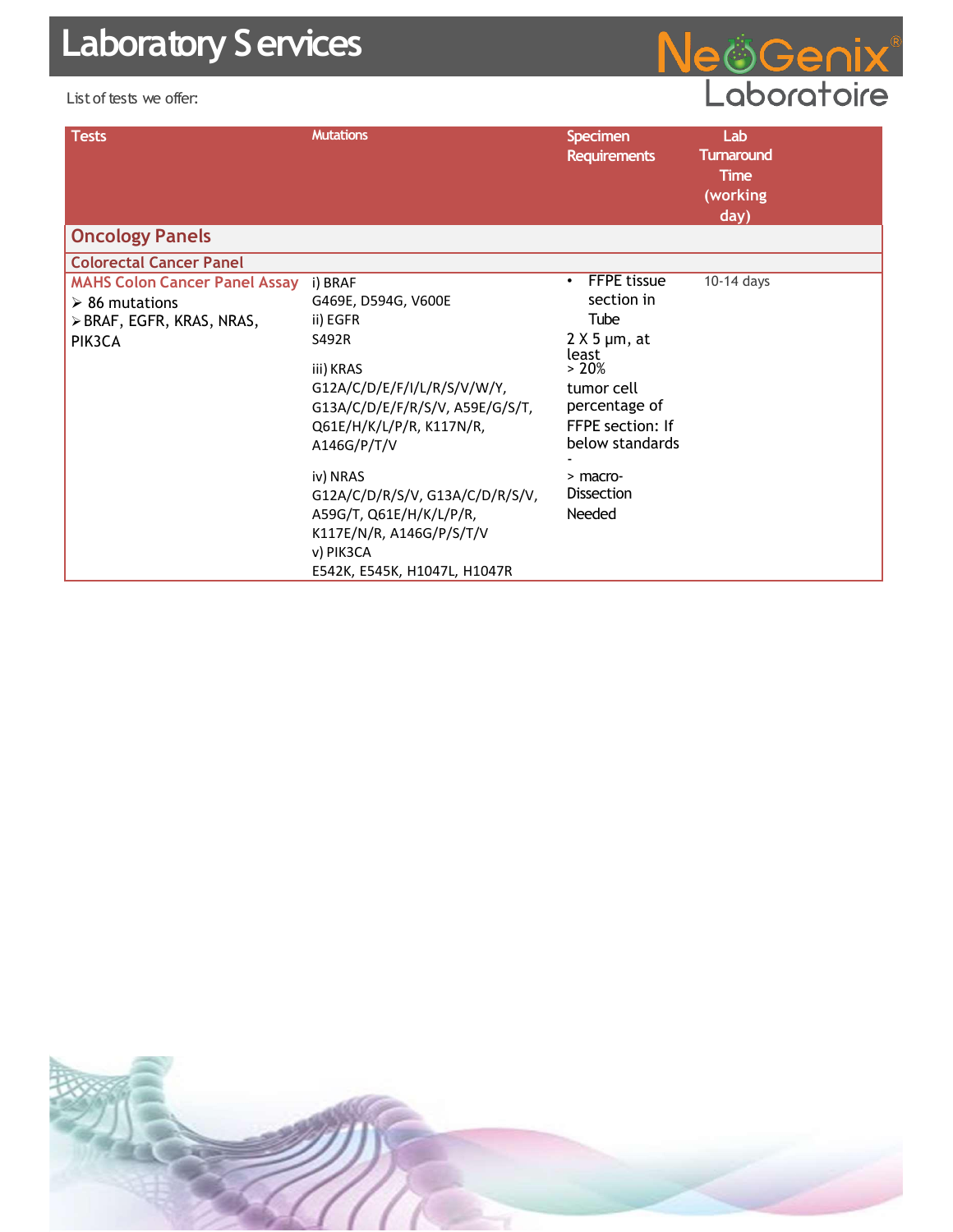

### **Appendix 1 (Criteria for rejection of specimens)**

- 1. Incomplete Laboratory Test Service Request Form
- Absence of clinician's name / signature
- Absence of date / time of sampling
- Unclear patient data
- 2. Mismatch patient details on specimen and request form
- 3. Unclear test requested
- 4. Insufficient specimen
- 5. Wrong specimen type
- 6. Leaking specimen
- 7. Clotted specimen
- 8. Lysed specimen
- 9. Delayed sample
- 10. Wrong specimen storage condition
- 11. Improper transport condition for specimen
- 12. No sample received
- 13. Test not offered
- 14. Broken tube